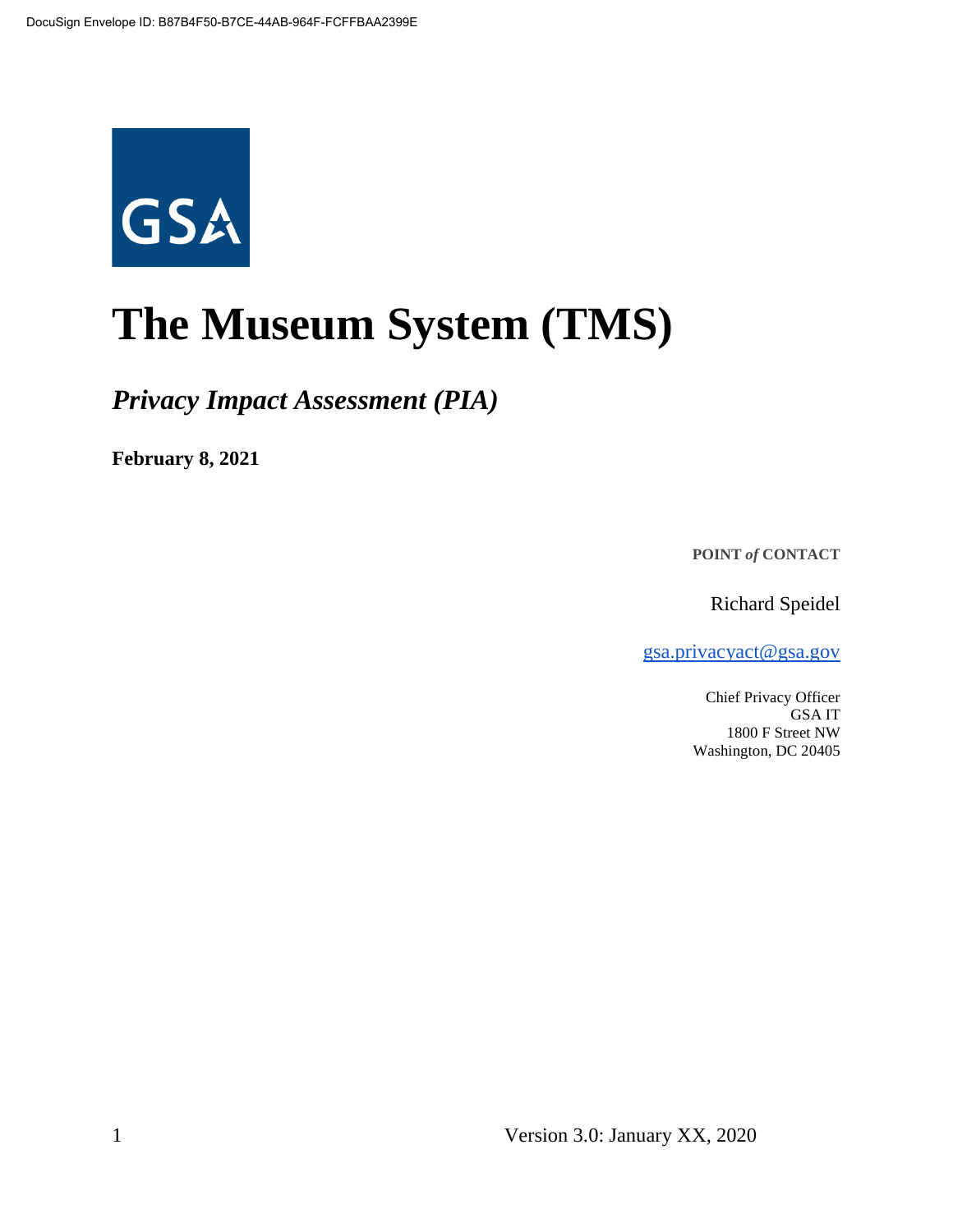## **Instructions for GSA employees and contractors:**

This template is designed to help GSA employees and contractors comply with the  $E$ -Government Act of 2002, Section 208. GSA conducts privacy impact assessments (PIAs) for electronic information systems and collections in accordance with CIO 1878.3 Developing and Maintaining Privacy Threshold Assessments, Privacy Impact Assessments, Privacy Act Notices, and System of Records Notices. The template is designed to align with GSA business processes and can cover all of the systems, applications, or projects logically necessary to conduct that business.

The document is designed to guide GSA Program Managers, System Owners, System Managers, and Developers as they assess potential privacy risks during the early stages of development and throughout the system, application, or project's life cycle.

The completed PIA shows how GSA builds privacy protections into technology from the start. Completed PIAs are available to the public at gsa.gov/pia.

Each section of the template begins with a statement of GSA's commitment to the Fair Information Practice Principles (FIPPs), a set of eight precepts that are codified in the Privacy Act of 1974.

**Please complete all sections in italicized brackets and then delete the bracketed guidance, leaving only your response.** Please note the instructions, signatory page, and document revision history table will be removed prior to posting the final PIA to GSA's website. **Please send any completed PIAs or questions to gsa.privacyact@gsa.gov.**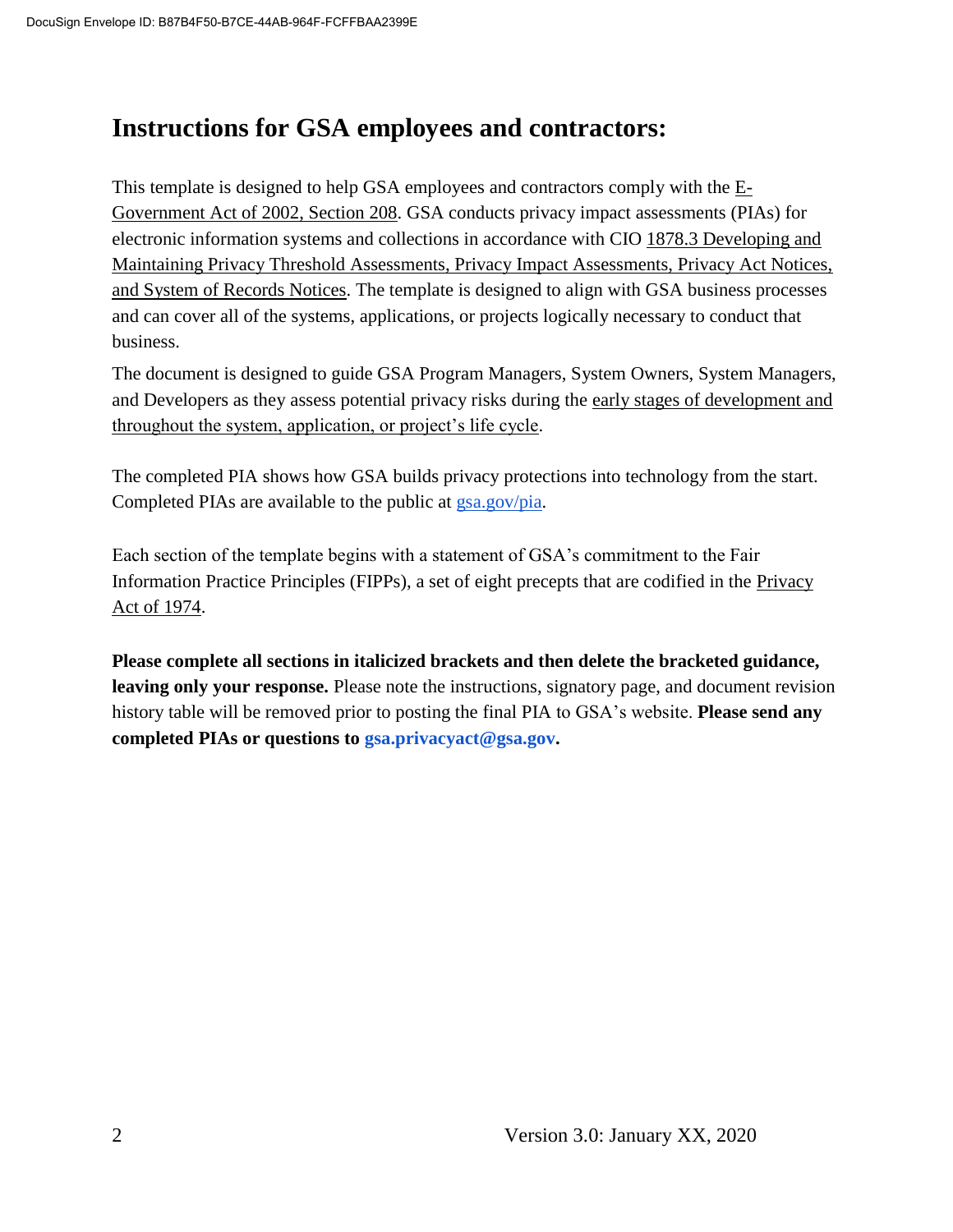# **Stakeholders**

Name & Email of Information System Security Manager (ISSM):

- Gerald Weeks
- Gerald.Weeks@gsa.gov

Name & Email of Program Manager:

- Sarah Matin
- sarah.matin@gsa.gov

Name & Email of System Owner:

- Mary Margaret Carr
- mary.carr@gsa.gov

# **Signature Page**

Signed:

DocuSigned by:

**\_\_\_\_\_\_\_\_\_\_\_\_\_\_\_\_\_\_\_\_\_\_\_\_\_\_\_\_\_\_\_\_\_\_\_\_\_\_**

Information System Security Manager (ISSM)

DocuSigned by:

**\_\_\_\_\_\_\_\_\_\_\_\_\_\_\_\_\_\_\_\_\_\_\_\_\_\_\_\_\_\_\_\_\_\_\_\_\_\_**

Program Manager/System Owner

-DocuSigned by:

**\_\_\_\_\_\_\_\_\_\_\_\_\_\_\_\_\_\_\_\_\_\_\_\_\_\_\_\_\_\_\_\_\_\_\_\_\_\_**

Chief Privacy Officer (CPO) - Under the direction of the Senior Agency Official for Privacy (SAOP), the CPO is responsible for evaluating the PIA and ensuring the program manager/system owner has provided complete privacy-related information.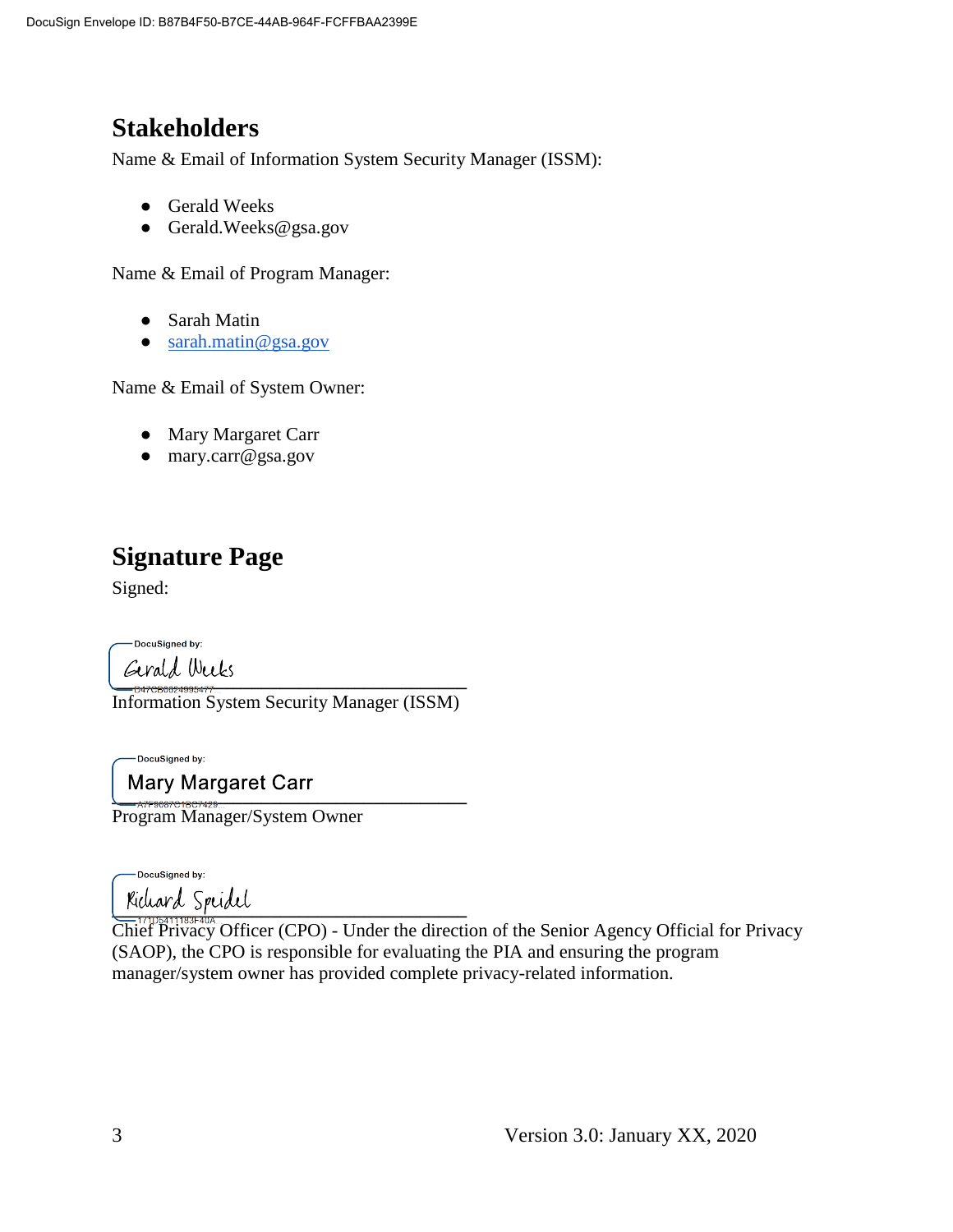# **Table of contents**

#### **SECTION 1.0 PURPOSE OF COLLECTION**

1.1 What legal authority and/or agreements allow GSA to collect, maintain, use, or disseminate the information?

1.2 Is the information searchable by a personal identifier, for example a name or Social Security number? If so, what Privacy Act System of Records Notice(s) applies to the information being collected?

1.3 Has an information collection request (ICR) been submitted to or approved by the Office of Management and Budget (OMB)? If yes, provide the relevant names, OMB control numbers and expiration dates.

1.4 What is the records retention schedule for the information system(s)? Explain how long and for what reason the information is kept.

#### **SECTION 2.0 OPENNESS AND TRANSPARENCY**

2.1 Will individuals be given notice before the collection, maintenance, use or dissemination and/or sharing of personal information about them? If not, please explain.

#### **SECTION 3.0 DATA MINIMIZATION**

3.1 Why is the collection and use of the PII necessary to the project or system?

3.2 Will the system create or aggregate new data about the individual? If so, how will this data be maintained and used?

3.3 What controls exist to protect the consolidated data and prevent unauthorized access?

3.4 Will the system monitor members of the public, GSA employees, or contractors?

3.5 What kinds of report(s) can be produced on individuals?

3.6 Will the data included in any report(s) be de-identified? If so, how will GSA aggregate or de-identify the data?

#### **SECTION 4.0 LIMITS ON USES AND SHARING OF INFORMATION**

4.1 Is the information in the system, application, or project limited to only the information that is needed to carry out the purpose of the collection, maintenance, use, or dissemination?

4.2 Will GSA share any of the information with other individuals, Federal and/or state agencies, or private sector organizations? If so, how will GSA share the information?

4.3 Is the information collected directly from the individual or is it taken from another source? If so, what is the other source(s)?

4.4 Will the system, application, or project interact with other systems, either within GSA or outside of GSA? If so, what other system(s), application(s) or project(s)? If so, how? If so, is a formal agreement(s) in place?

#### **SECTION 5.0 DATA QUALITY AND INTEGRITY**

5.1 How will GSA verify the information collection, maintenance, use, or dissemination for accuracy and completeness?

#### **SECTION 6.0 SECURITY**

6.1 Who or what will have access to the data in the project? What is the authorization process for access to the project?

6.2 Has GSA completed a system security plan (SSP) for the information system(s) supporting the project?

6.3 How will the system be secured from a physical, technical, and managerial perspective?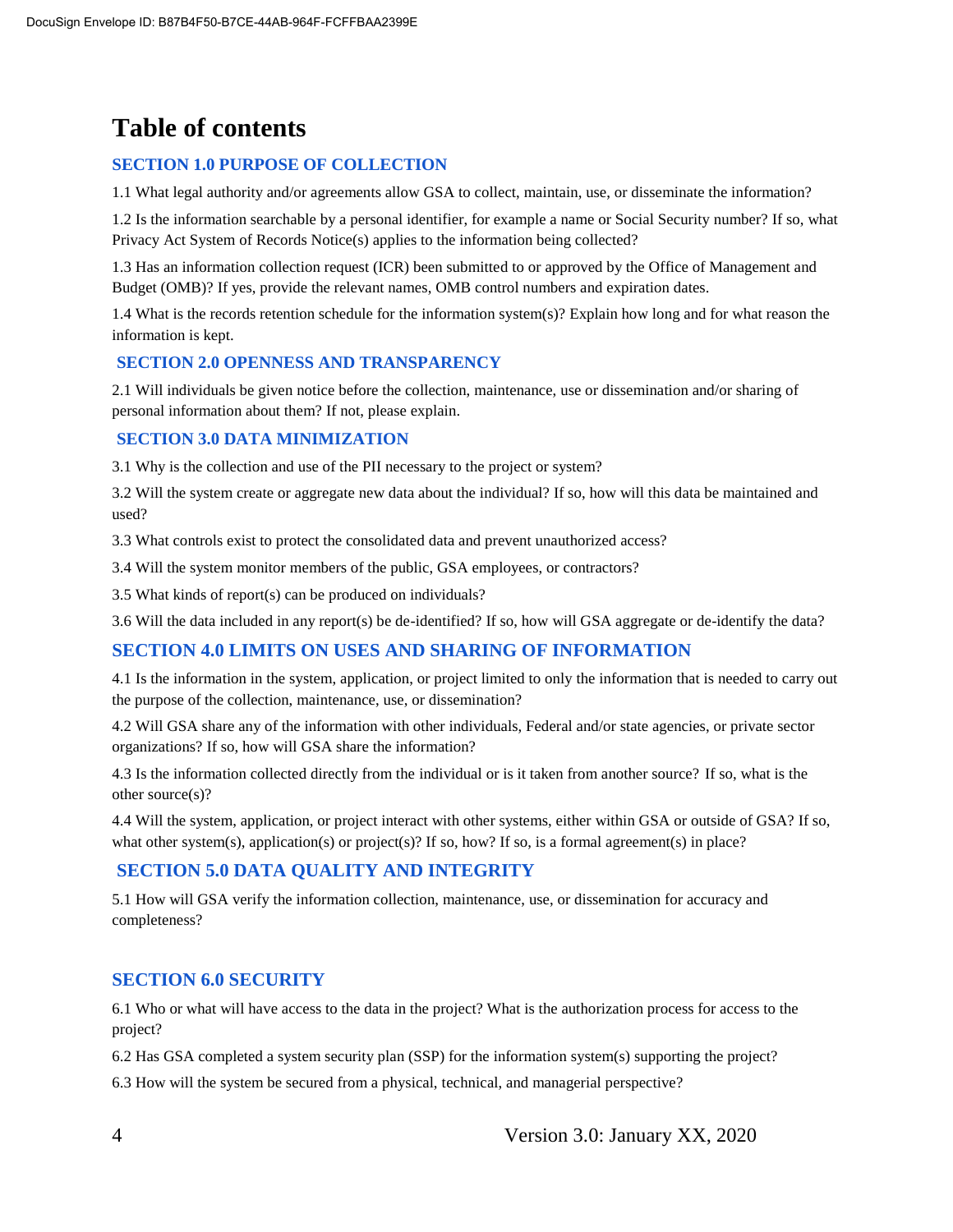6.4 Are there mechanisms in place to identify and respond to suspected or confirmed security incidents and breaches of PII? If so, what are they?

#### **SECTION 7.0 INDIVIDUAL PARTICIPATION**

7.1 What opportunities do individuals have to consent or decline to provide information? Can they opt-in or opt-out? If there are no opportunities to consent, decline, opt in, or opt out, please explain.

7.2 What procedures allow individuals to access their information?

7.3 Can individuals amend information about themselves in the system? If so, how?

#### **SECTION 8.0 AWARENESS AND TRAINING**

8.1 Describe what privacy training is provided to users, either generally or specifically relevant to the project.

#### **SECTION 9.0 ACCOUNTABILITY AND AUDITING**

9.1 How does the system owner ensure that the information is being used only according to the stated practices in this PIA?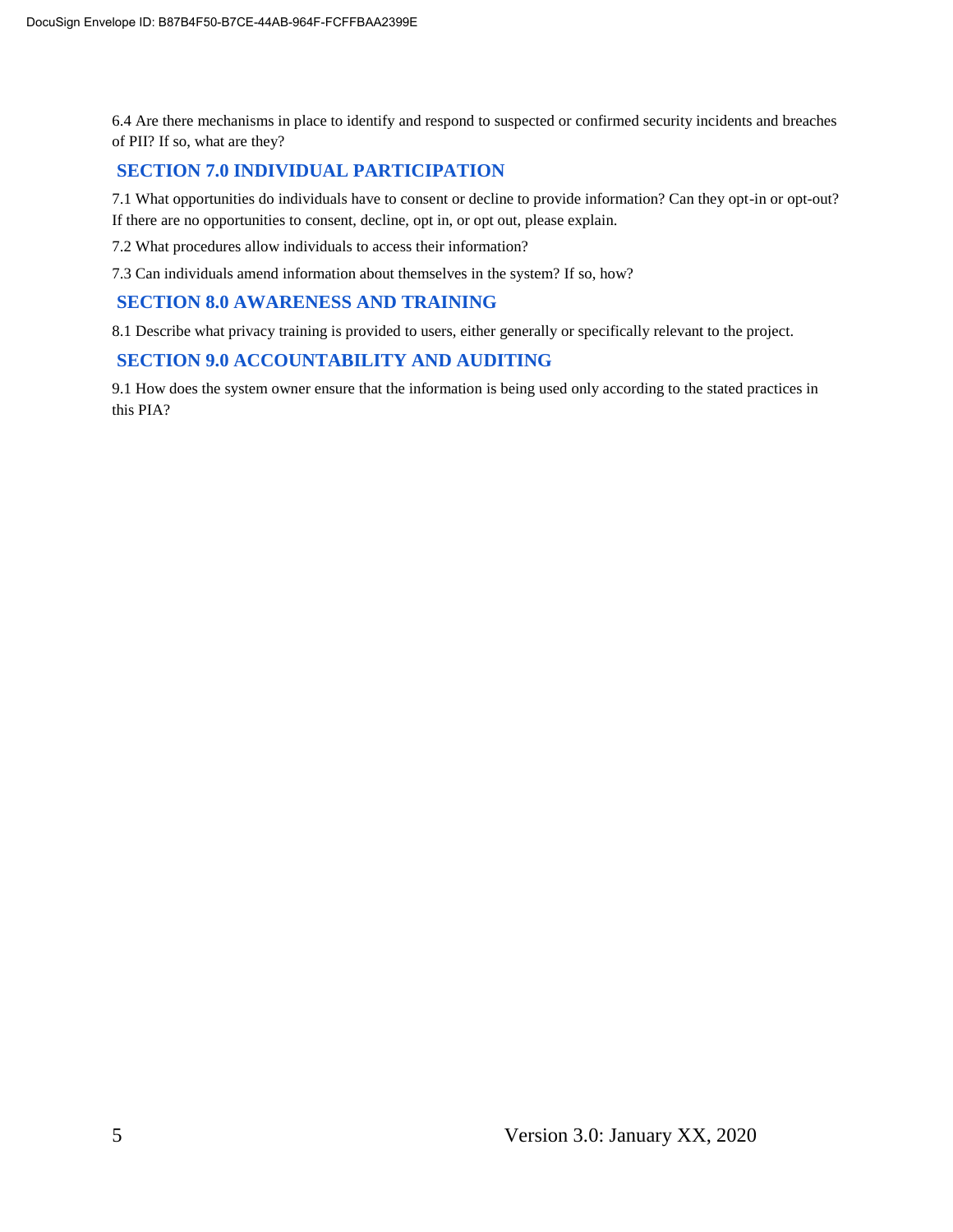#### **Document purpose**

This document contains important details about The Museum System (TMS) information system*.*  To accomplish its mission the Office of the Chief Architect must, in the course of the Art in Architecture/Fine Arts Program and Design Excellence Program collect personally identifiable information (PII) about artists and participants in the Design Excellence Peer Program. PII is any information<sup>[1]</sup> that can be used to distinguish or trace an individual's identity like a name, address, or place and date of birth.

GSA uses Privacy Impact Assessments (PIAs) to explain how it collects, maintains, disseminates, uses, secures, and destroys information in ways that protect privacy. This PIA comprises sections that reflect GSA's privacy policy and program goals. The sections also align to the Fair Information Practice Principles (FIPPs), a set of eight precepts codified in the Privacy Act of 1974.[2]

#### **A. System, Application, or Project Name:**

The Museum System (TMS)

#### **B. System, application, or project includes information about:**

Data in the TMS system originates/will originate from a variety of sources.

- Migrated from legacy systems
- Submitted by individuals
- Submitted by a third party on behalf of individuals
- Entered on behalf of individuals from information gathered from public sources
- Information from GSA staff directories

#### **C. For the categories listed above, how many records are there for each?**

As of 2020 the system contains records on the following individuals, individuals may fall into more than one category.

• 1808 individuals in GSA's National Artist's Registry

#### **D. System, application, or project includes these data elements:**

For some, but not all, individuals the following information will be collected:

- Name
- Date of birth (day, month, year)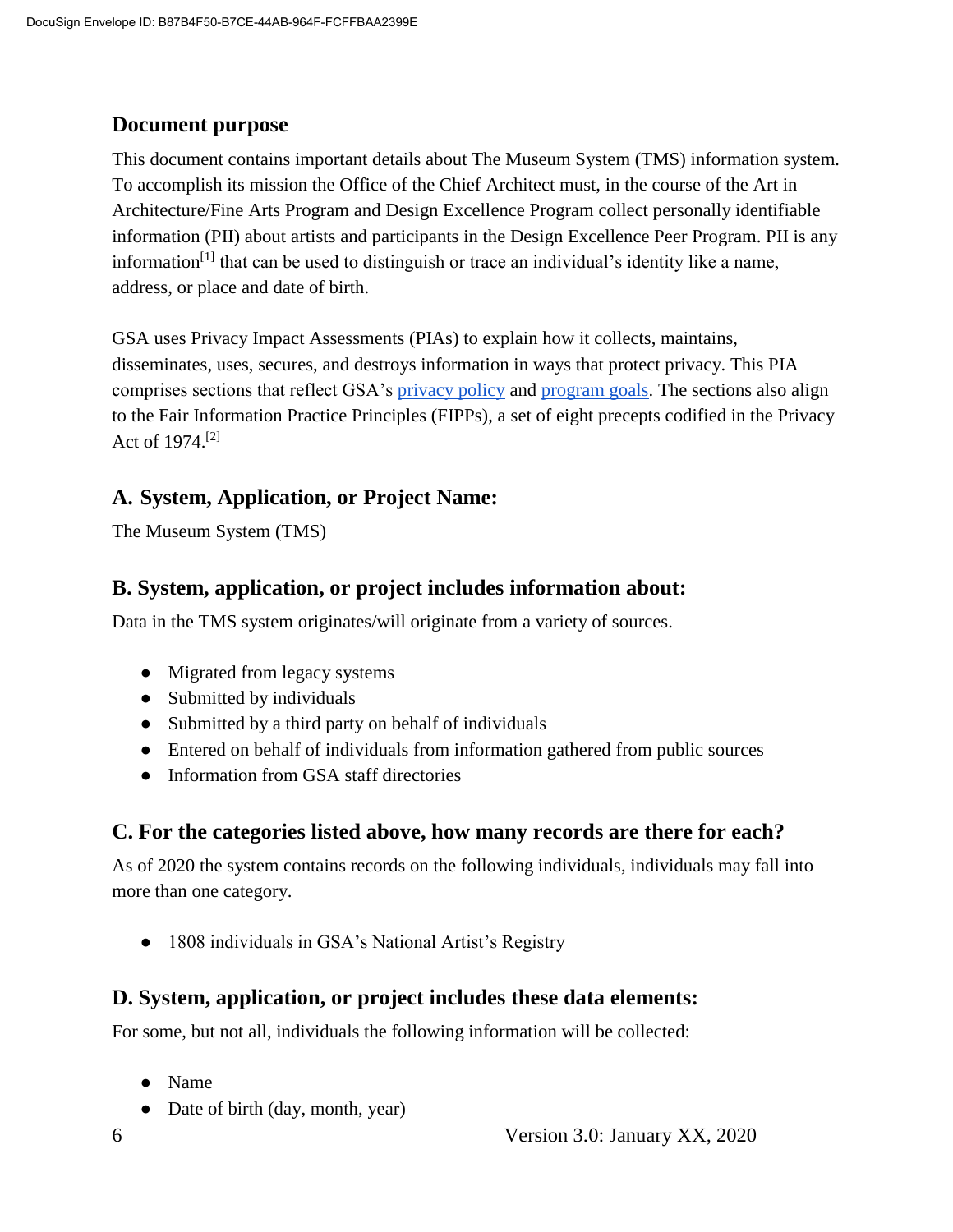- Place of birth
- Current and past address(es) street address, city, state, zip code, international addresses
- Email addresses
- Website addresses
- $\bullet$  Home/mobile telephone number(s)
- Office/studio street address(es) street address, city, state, zip code, international addresses
- $\bullet$  Fax number(s)
- Contact information for gallery or other artist's representative
- Confirmation of U.S. Citizenship or permanent resident status (no records kept if artist is not a U.S. Citizen or permanent resident)

## **Overview**

The system will be used to track all details pertaining to the full life cycle of Art in Architecture projects, manage the National Artist Registry in support of the Art in Architecture program and manage the Design Excellence Peer Review Program. The system also supports the Fine Arts Program in managing the Fine Arts Collection.

The system data includes descriptive information on artworks and detailed information on artists and other program related people (e.g. panelists who review artist submissions; tenants of the building; construction project team members (architects); etc.

The system also contains contact information for government employees who support the program.

The system maintains names and other unique identifiers in conjunction with other data elements such as birth date, geographic indicators, personal email addresses, home addresses, home phone numbers and similar personal information.

*[The overview is a short description of the system, application, or project. At a minimum, the overview must include:*

● *Descriptions of its purpose(s) – why this system, application, technology, pilot, program, or other collection (project) is being completed; what legislation authorizes it; and how it relates to the GSA's mission of providing the best value for government and the American people;*

● *Descriptions of what PII is collected, its maintenance, use, or its dissemination and who or what it is collected from; and,*

Descriptions of how the system, application, or project collects and uses PII, including *an example that illustrates what happens to the PII from the time it is collected until it is destroyed.*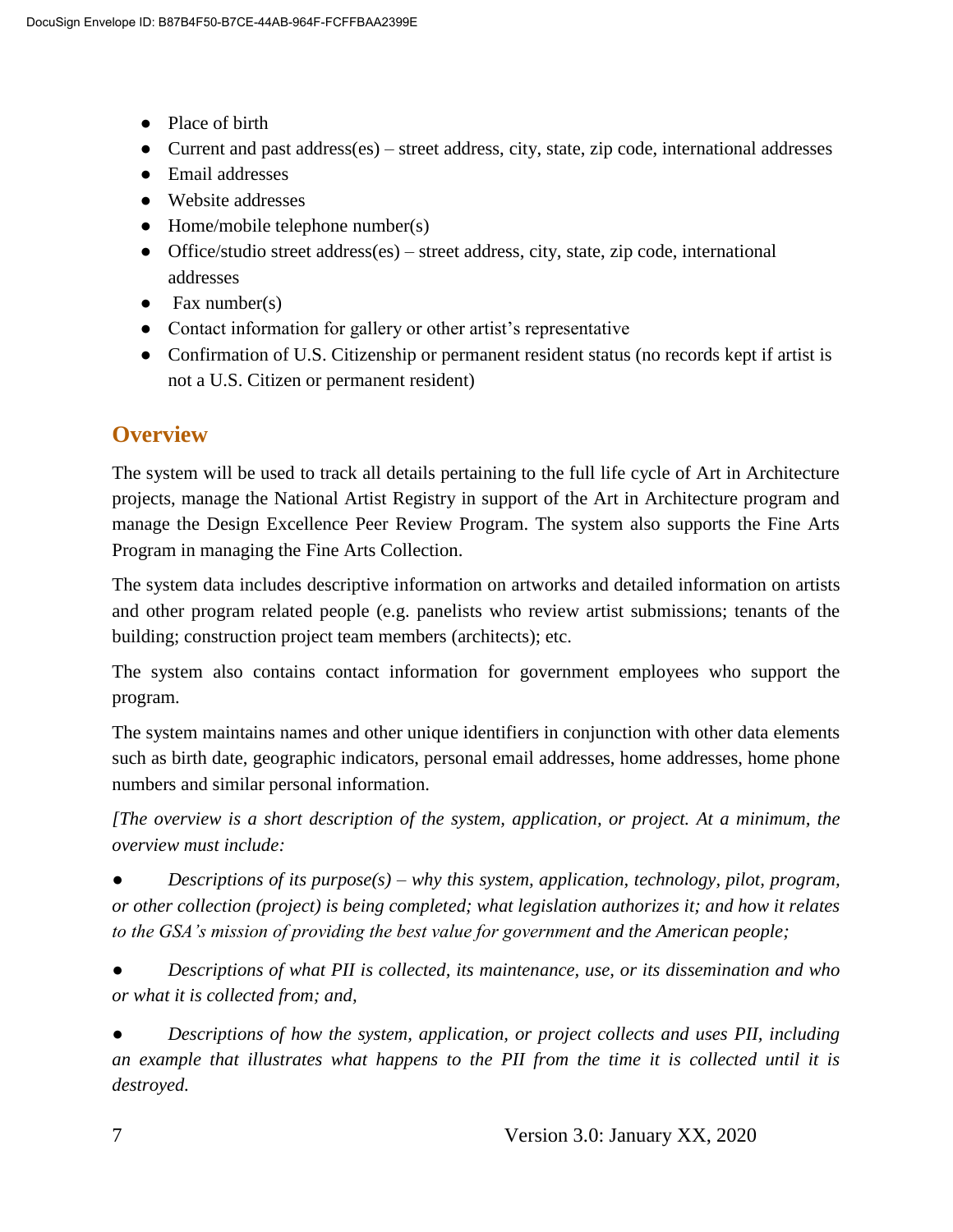*If applicable, reference any associated system of records notice (SORNs) by Federal Register citation (XX FR XXXX, Date) in the overview. You may later reference associated SORNs by GSA name and number only.]*

#### **SECTION 1.0 PURPOSE OF COLLECTION**

*GSA states its purpose and legal authority before collecting PII.*

#### **1.1 What legal authority and/or agreements allow GSA to collect, maintain, use, or disseminate the information?**

No law mandates that a percentage of federal construction budgets be spent for fine art. The Art in Architecture Program is the result of a policy decision made in January 1963 by GSA administrator Bernard L. Boudin, who had served on the Ad Hoc Committee on Federal Office Space in 1961-62. The committee's report to President Kennedy, included "Guiding Principles for Federal Architecture," which detailed a new quality conscious federal attitude toward architecture. One point, which was omitted from the report because Boudin implemented it prior to the policy's publication, was:

"A modest portion of the cost of each new Federal office building, not to exceed one percent of the total expense, shall be allocated for the purchase of fine arts to be incorporated in the general design. Emphasis should be placed on the work of living American artists, representing all trends of contemporary art, but this practice should not preclude the purchase of works of earlier periods where this would be appropriate. In commissioning the work of living artists, competitions should be encouraged."

Boudin approved a policy of commissioning works of art in public buildings under GSA's jurisdiction, at a cost not to exceed one half of one percent of the construction cost.

The requirement to commission artworks for federal buildings can be found in Chapter 102-77 of the Federal Management Regulations (41 CFR 102-77).

The program has been modified over the years, most recently in 2010 when a requirement was instituted that all artists who want to be considered for any potential GSA commission must be included on the National Artists Registry, which serves as the qualified list of eligible artists; the program continues to commission works of art from living American artists. One half of one percent of the estimated construction cost of new or substantially renovated Federal buildings and U.S. courthouses are allocated\ for commissioning works of art.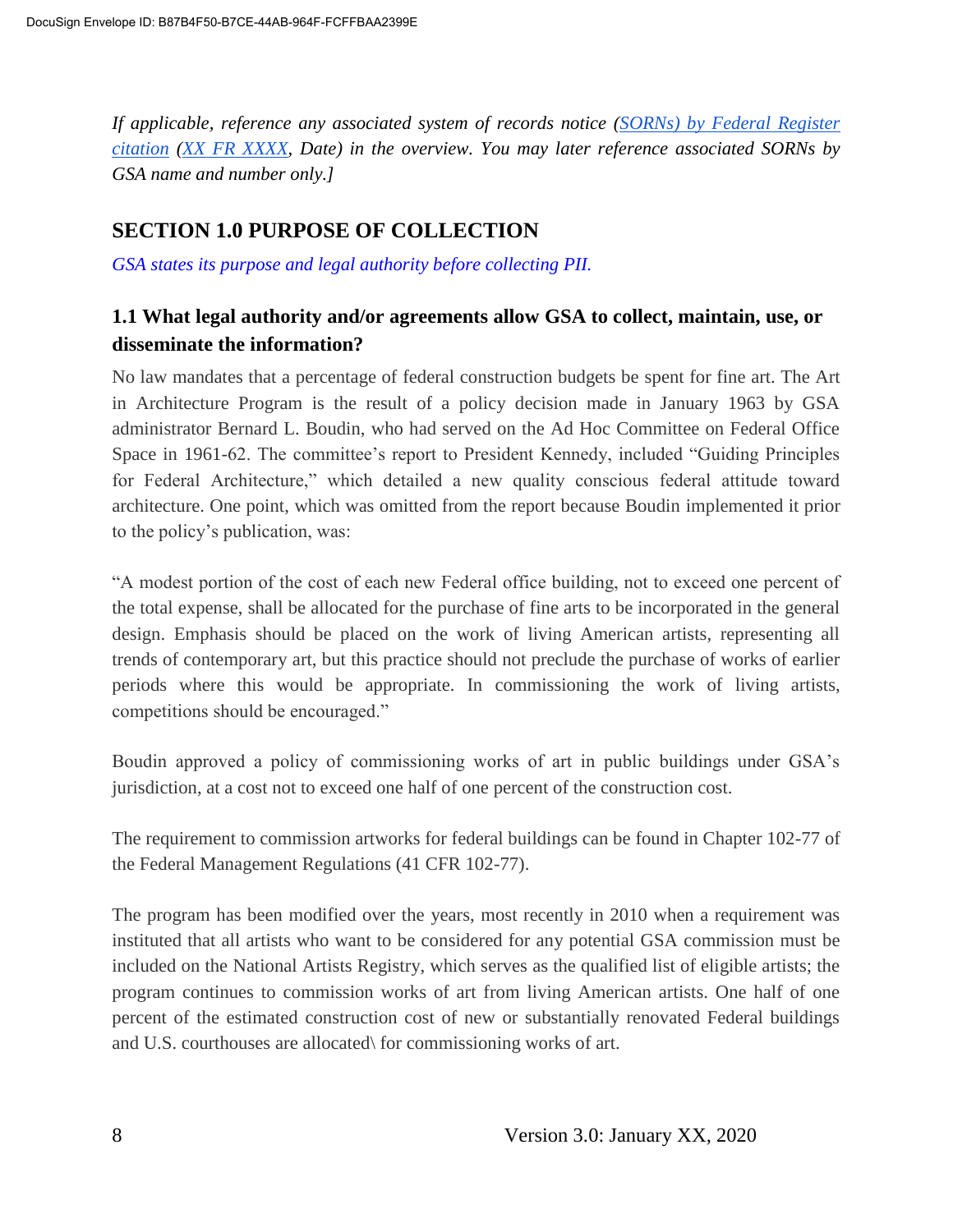The Art in Architecture Program actively seeks to commission works from the full spectrum of American artists, and strives to promote new media and inventive solutions for public art. GSA has awarded over 400 commissions both to artists with established careers, as well as to artists of local and regional prominence. In support of the program's goal to commission the most talented contemporary American artists to create works for the nation's important new civic buildings, it is necessary to identify those artists. The National Artist Registry offers the opportunity for artists across the country to participate and to be considered for commissions.

The Design Excellence Peer Program is how GSA fulfills the Brooks Act (Public Law 92-582), also known as Qualifications Based Selection (QBS) by appointing private practitioners to participate in the selection of architects and engineers. FMR §102-76.10 governs basic design and construction policies for Federal agencies, and requires "the highest quality services for designing and constructing new Federal facilities".

#### **1.2 Is the information searchable by a personal identifier, for example a name or Social Security Number? If so, what System of Records Notice(s) apply/applies to the information?**

Yes, TMS is searchable by personal identifiers. TMS is registered on the Office of the Federal Register (link). Its an OMB System of Record; System Name: GSA/PBS-7 (The Museum System – TMS); Document Citation Number: 75 FR 28253

## **1.3 Has an Information Collection Request (ICR) been submitted to or approved by the Office of Management and Budget (OMB)? If yes, provide the relevant names, OMB control numbers, and expiration dates.**

Yes, the Art in Architecture National Artist Registry Form has been approved by OMB. Its OMB Control Number is 3090-0274 and expiration date is 10/31/2022.

## **1.4 Has a records retention schedule been approved by the National Archives and Records Administration (NARA)? Explain how long and for what reason the information is retained.**

Majority of data will be kept indefinitely, inactive Artist's Registry records may be deleted in accordance with GSA regulations, per GSA Policy 1820.1 CIO Records Maintenance and Disposition System.

*121.1/040 – Significant Art Inventory Records - legal citation: (DAA-121-2015-0001-0007) This series contains records used in identifying items within the building that are removable or replaceable, or have a significant historical and/or architectural value. For art associated with*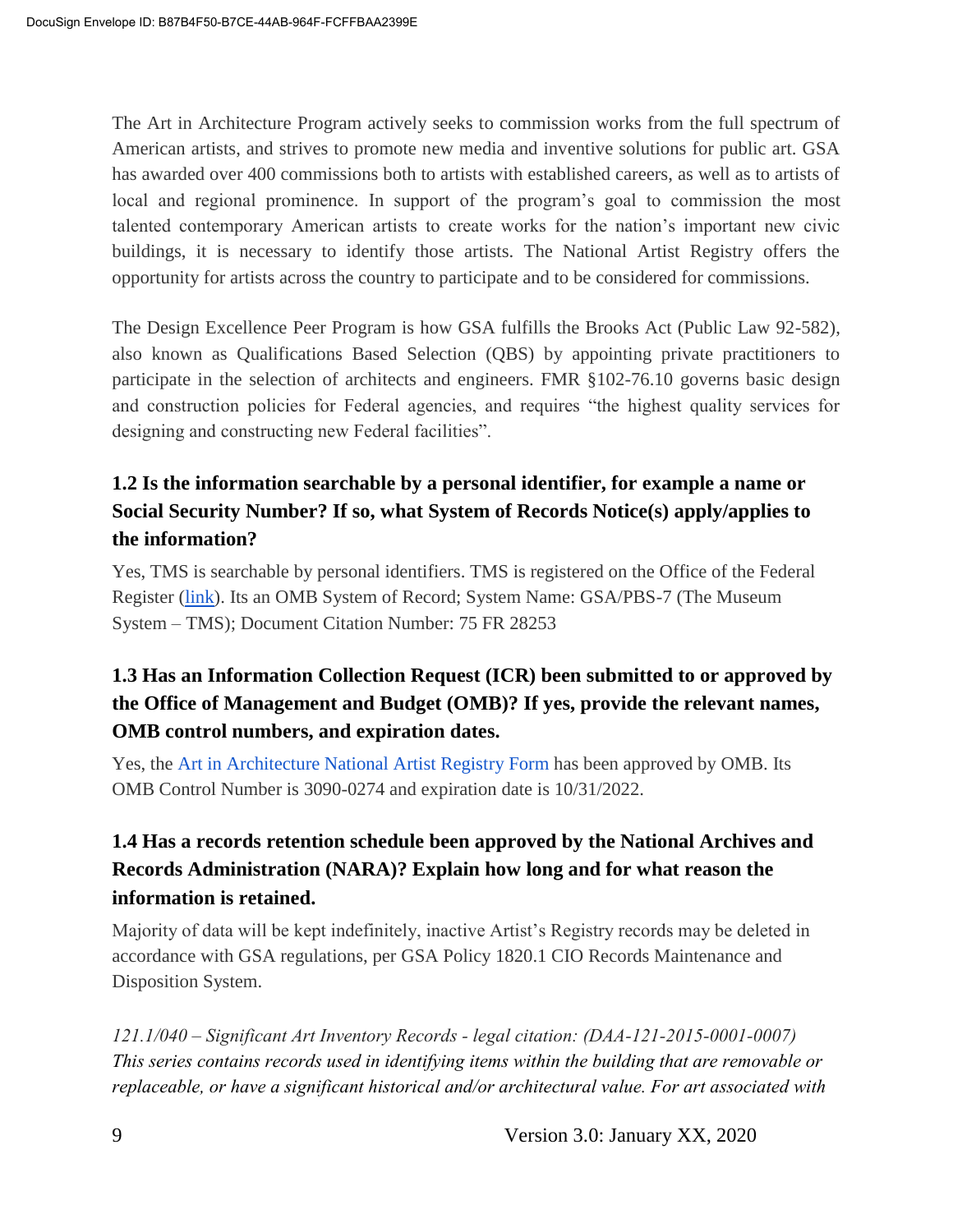*a building (such as statuary, paintings, and architectural features), records such as inventories, case files, art maintenance records, art appraisals and art restoration documents and related materials are included.*

*Permanent. Cut off at the end of the fiscal year when the case file is closed, the artifact is destroyed, transferred, or otherwise de-accessioned. Transfer to NARA 15 years after cutoff*

## **SECTION 2.0 OPENNESS AND TRANSPARENCY**

*GSA is open and transparent. It notifies individuals of the PII it collects, maintains, uses or disseminates as well as how it protects and shares it. It provides straightforward ways for individuals to learn how GSA handles PII.*

#### **2.1 Will individuals be given notice before the collection, maintenance, use or dissemination of personal information about themselves? If not, please explain.**

GSA form 7437 is available electronically at www.gsa.gov/artinarchitecture. Artists may, but are not required to submit the form electronically. Most artists send the form and supporting information via e-mail but some provide the information on a compact disc. Once received, the information from the form, as well as from the artist's resume, is entered into an electronic database to provide quick and thorough response to questions regarding artists and art works and to permit the compilation of the competitive field of artists to be considered for a particular commission.

Design Excellence Peer information is collected directly via informal communication with the implication it will be recorded. This information is not disseminated in any way and used only by the program manager to correspond with the Peers.

## **SECTION 3.0 DATA MINIMIZATION**

*GSA limits PII collection only to what is needed to accomplish the stated purpose for its collection. GSA keeps PII only as long as needed to fulfill that purpose.*

#### **3.1 Why is the collection and use of the PII necessary to the system, application, or project?**

Data will provide descriptive information on artworks and detailed information on artists and other program related people.

Privacy data about artists will be used to identify potential artists for upcoming commissions and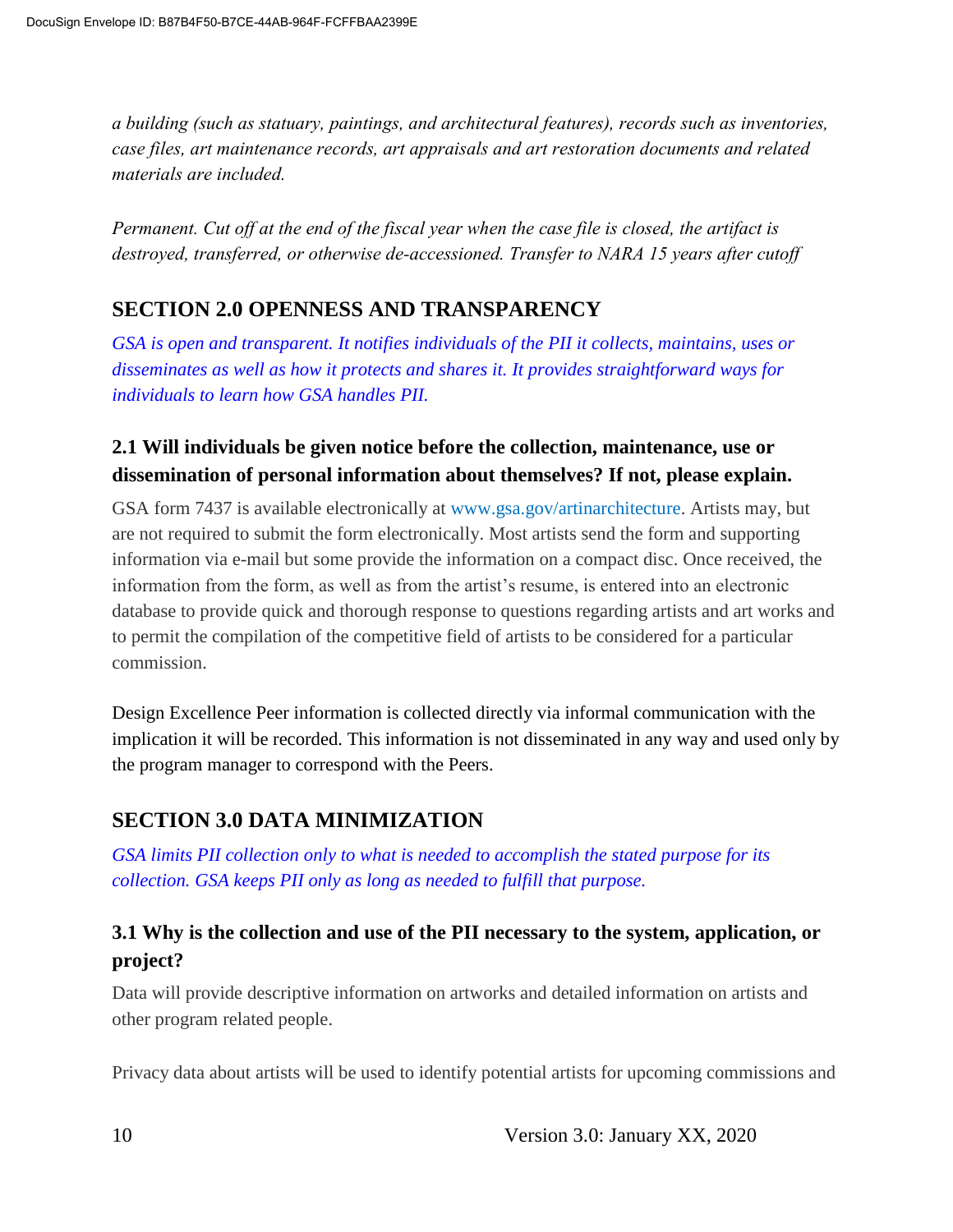to provide programmatic information on previously awarded commissions, for example in response to Congressional inquiries.

Privacy data about Peers is used to identify and contact Peers regarding participation in projects and to arrange for travel and participation in meetings.

#### **3.2 Will the system, application, or project create or aggregate new data about the individual? If so, how will this data be maintained and used?**

No - the system allows users to generate ad hoc reports but does not create any new information about the constituents. TMS users who have access to their fields in the system have the ability to print it out.

#### **3.3 What protections exist to protect the consolidated data and prevent unauthorized access?**

The general TMS user only has read-only access to the eMuseum website, via the internal GSA PBS Portal. The TMS administrators have the ability to delete and update the records, via a separate access point to the TMS data. System auditing has been enabled to track the data changes. All access to the PII data is audited and records tracked in the system. The system has been hardened according to the GSA policies and IT standards.

Only selected fields can be updated, no PII is in eMuseum.

#### **3.4 Will the system monitor the public, GSA employees, or contractors?**

No.

**3.5 What kinds of report(s) can be produced on individuals?**

#### **3.6 Will the data included in any report(s) be de-identified? If so, what process(es) will be used to aggregate or de-identify the data?**

No.

## **SECTION 4.0 LIMITS ON USING AND SHARING INFORMATION**

*GSA publishes a notice about how it plans to use and share any PII it collects. GSA only shares PII in ways that are compatible with the notice or as stated in the Privacy Act.*

#### **4.1 Is the information in the system, application, or project limited to only the information that is needed to carry out the purpose of the collection?**

11 Version 3.0: January XX, 2020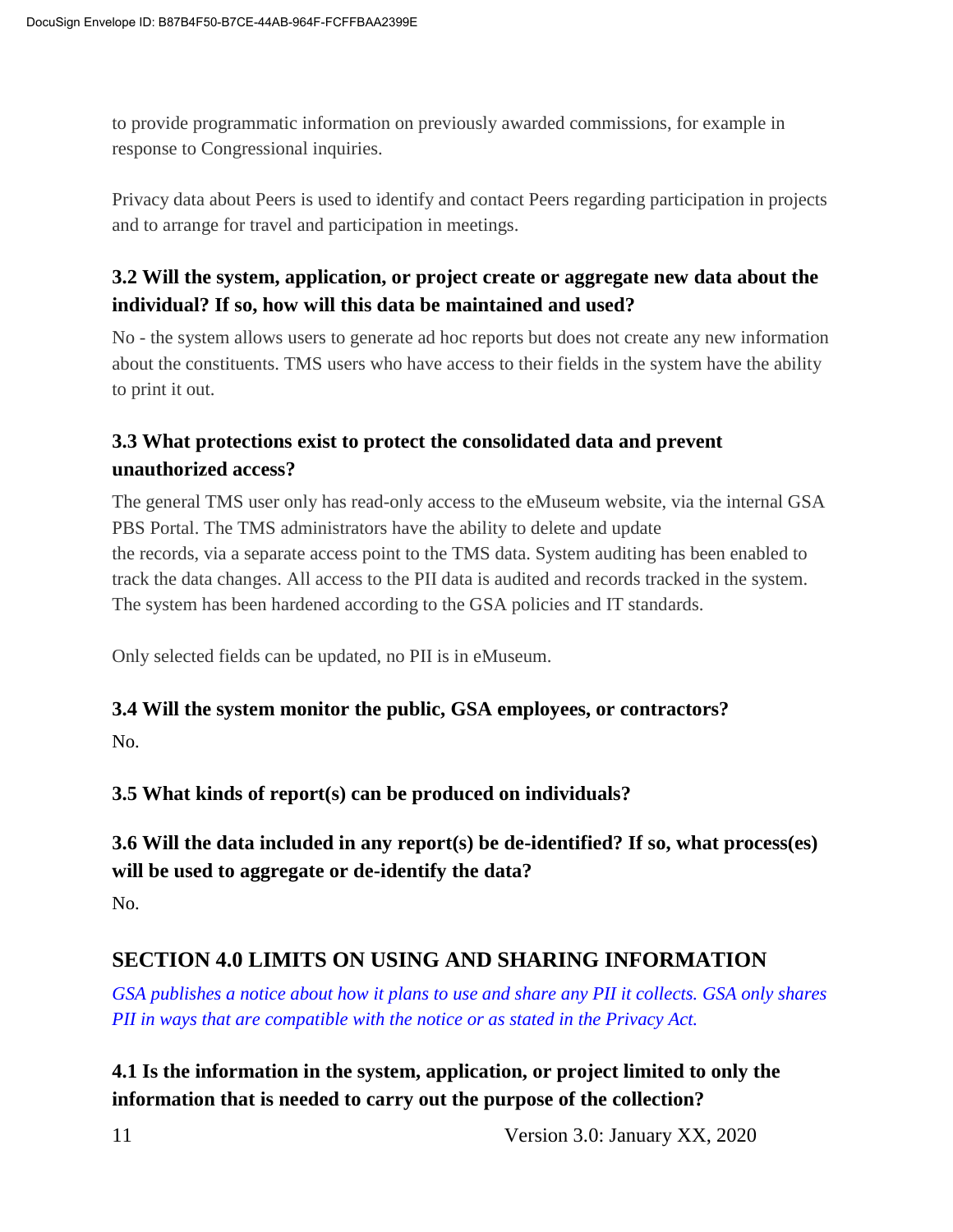Yes. The system only maintains information necessary to confirm an artist is eligible to participate in the program and/or receive a commission and to enable Peers to participate in the Peer program.

## **4.2 Will GSA share any of the information with other individuals, federal and/or state agencies, or private-sector organizations? If so, how will GSA share the information?**

The data is not exchanged with other agencies. The public website on gsa.gov only provides publicly available information. All PII data within TMS is maintained internal to the GSA network.

1) The system allows anonymous access to the public via a public internet access point to query specific information from the web-enabled (via TMS) objects. This service is performed by the **eMuseum API** accessed through the GSA.gov website.

Direct Access to the eMuseum web server is available for general **GSA user** access, using the PBS Portal with SSO access for all PBS Portal users. These users are then able to look at the subset of the TMS presented collection, or all records marked "Web Access" (Web accessible).

The eMuseum API runs on the eMuseum Web Server and answers database queries to Web Access records for information and images to display to the **Public** on the GSA.gov server.

*[Discuss any external sharing of information, e.g., from GSA to OMB or to third-party tools or website service providers. Identify the name or names of other federal, state, and local agencies, and private-sector organizations with which GSA may share information.]*

## **4.3 Is the information collected directly from the individual or is it taken from another source? If so, what is the other source(s)?**

Data in the system originates/will originate from a variety of sources.

- Migrated from legacy systems
- Submitted by individuals
- Submitted by a third party on behalf of individuals
- Entered on behalf of individuals from information gathered from public sources
- Information from GSA staff directories
- Legacy Fine Arts Application and Art in Architecture database files and GSA staff directory.
- GSA/GOVT-9 System for Award Management (SAM)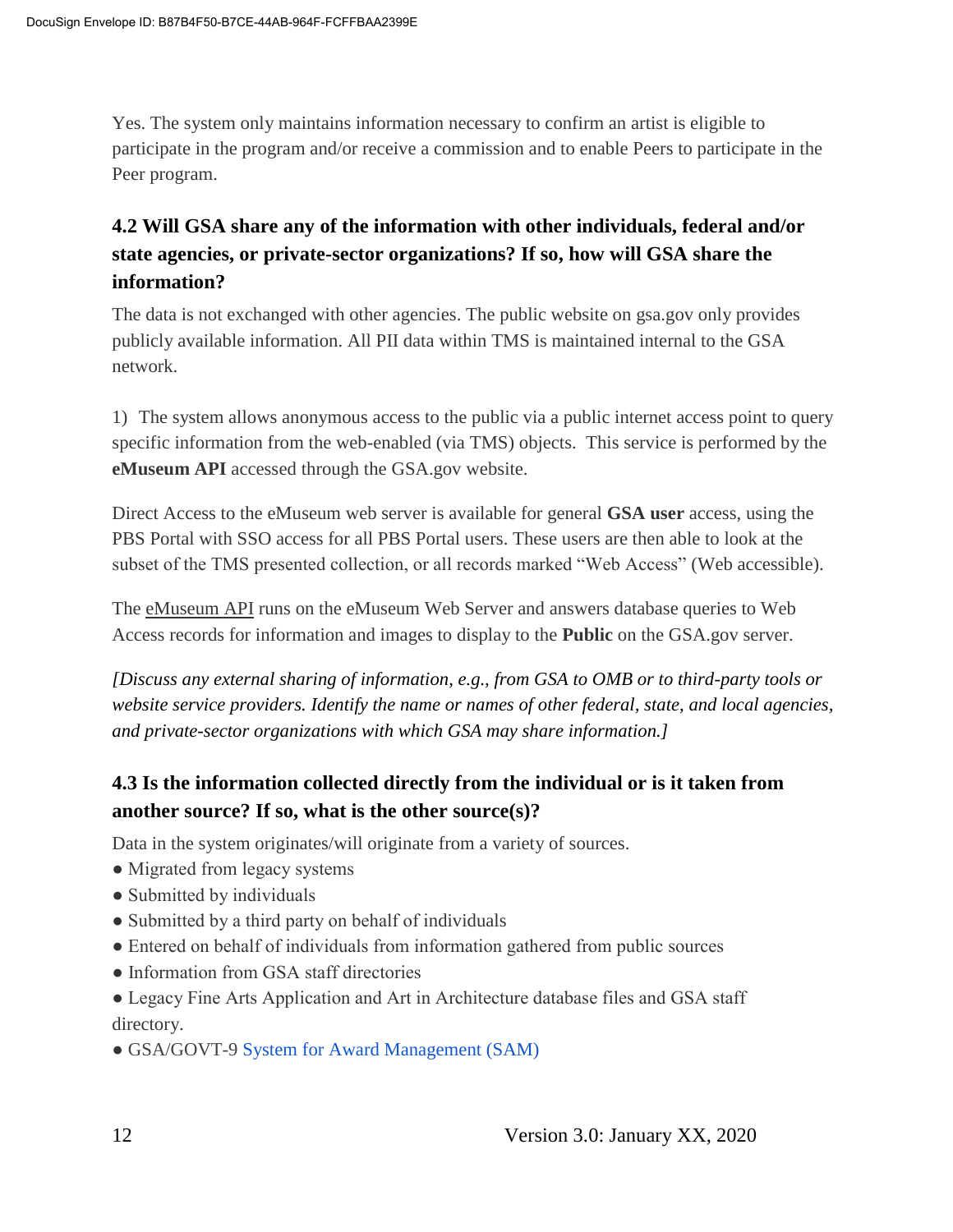**4.4 Will the system, application, or project interact with other systems, applications, or projects, either within or outside of GSA? If so, who and how? Is a formal agreement(s) in place?**

No.

#### **SECTION 5.0 DATA QUALITY AND INTEGRITY**

*GSA makes reasonable efforts to ensure that all PII it maintains is accurate, relevant, timely, and complete.*

#### **5.1 How will the information collected, maintained, used, or disseminated be verified for accuracy and completeness?**

Data in the system originates/will originate from a variety of sources.

- Migrated from legacy systems
- Submitted by individuals
- Submitted by a third party on behalf of individuals
- Entered on behalf of individuals from information gathered from public sources
- Information from GSA staff directories
- Legacy Fine Arts Application and Art in Architecture database files and GSA staff directory.
- Artist representatives may submit information on behalf of their clients.

The Art in Architecture program personnel coordinate with Artist Representatives and verify along Getty's Union List of Artists' Names or Who's Who in American Art for the completeness of the data on an ongoing basis.

#### **SECTION 6.0 SECURITY**

*GSA protects PII from loss, unauthorized access or use, destruction, modification, or unintended or inappropriate disclosure.*

#### **6.1 Who or what will have access to the data in the system, application, or project? What is the authorization process to gain access?**

The access to the data will follow the GSA policies and procedures. GSA employees who are allowed access to the PBS portal will be allowed read only-access non-privacy data, GSA employees hired as part of the Fine Arts or Art in Architecture program in Central Office will be allowed access to privacy data. Only current employees/contractors of the Fine Arts Program and the Art in Architecture program in Central Office will have access to the privacy data. All TMS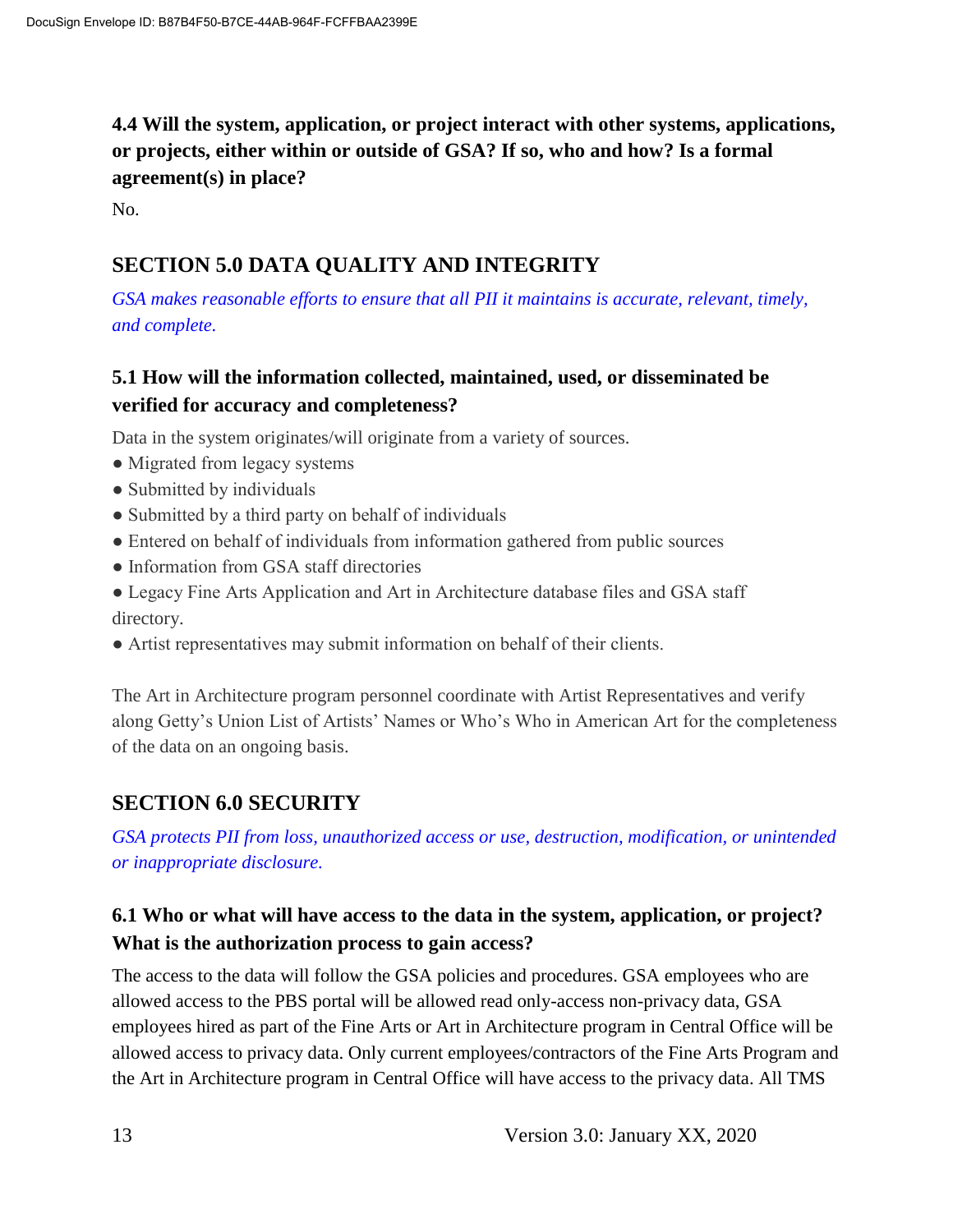administrator's remote access is approved and documented by the TMS PM and ISSO, following the TMS Remote Access procedures.

The Denver Federal Center Museum (DFC Museum) uses TMS to catalog their collection and will occasionally use the TMS constituent module to record information on manufacturers or donors. Their records contain addresses and other contact information; they do not have access to the telephone numbers or email addresses in other records.

#### **6.2 Has GSA completed a System Security Plan (SSP) for the information system(s) or application?**

The Museum System (TMS) is classified as a minor application (sub-system), within the Information TechOps Technology (TechOps) General Support System (GSS) security boundary. The TechOps GSS was issued a GSA ISCM Ongoing Authorization on 4/7/2017.

#### **6.3 How will the system or application be secured from a physical, technical, and managerial perspective?**

The TMS information system is maintained within GSA internal Wide Area Network (WAN) and within thePublic Buildings Information Technology Services (PB-ITS) Information Technology (TechOps) General Support System (GSS) Security boundary. The PB-ITS Project Manager (PM) and TechOps Information System Security Officer (ISSO) ensure all GSA IT Security Policies are followed and/or performed by the supporting information system's operational personnel.

## **6.4 Are there mechanisms in place to identify and respond to suspected or confirmed security incidents and breaches of PII? If so, what are they?**

All PMO and TechOps staff members follow the policies and procedures defined by the GSA IT Security Procedural Guide: Handling IT Security Incidents CIO-IT Security-01-02 document. Per those procedures, TechOps will submit an Incident Reporting Ticket and/or Form to the appropriate parties and will work with GSA OCISO to investigate and resolve/remediate the issue. Additional information related to the policies and procedures for incident response can be found in the TechOps SSP documentation.

Employment of automated mechanisms for security incident reporting will be accomplished by reporting of incidents through the GSA IT Service Desk (helpdesk) ticketing system and subsequent reporting by the OCISO to the US-CERT through their Security Operations Center (SOC) portal.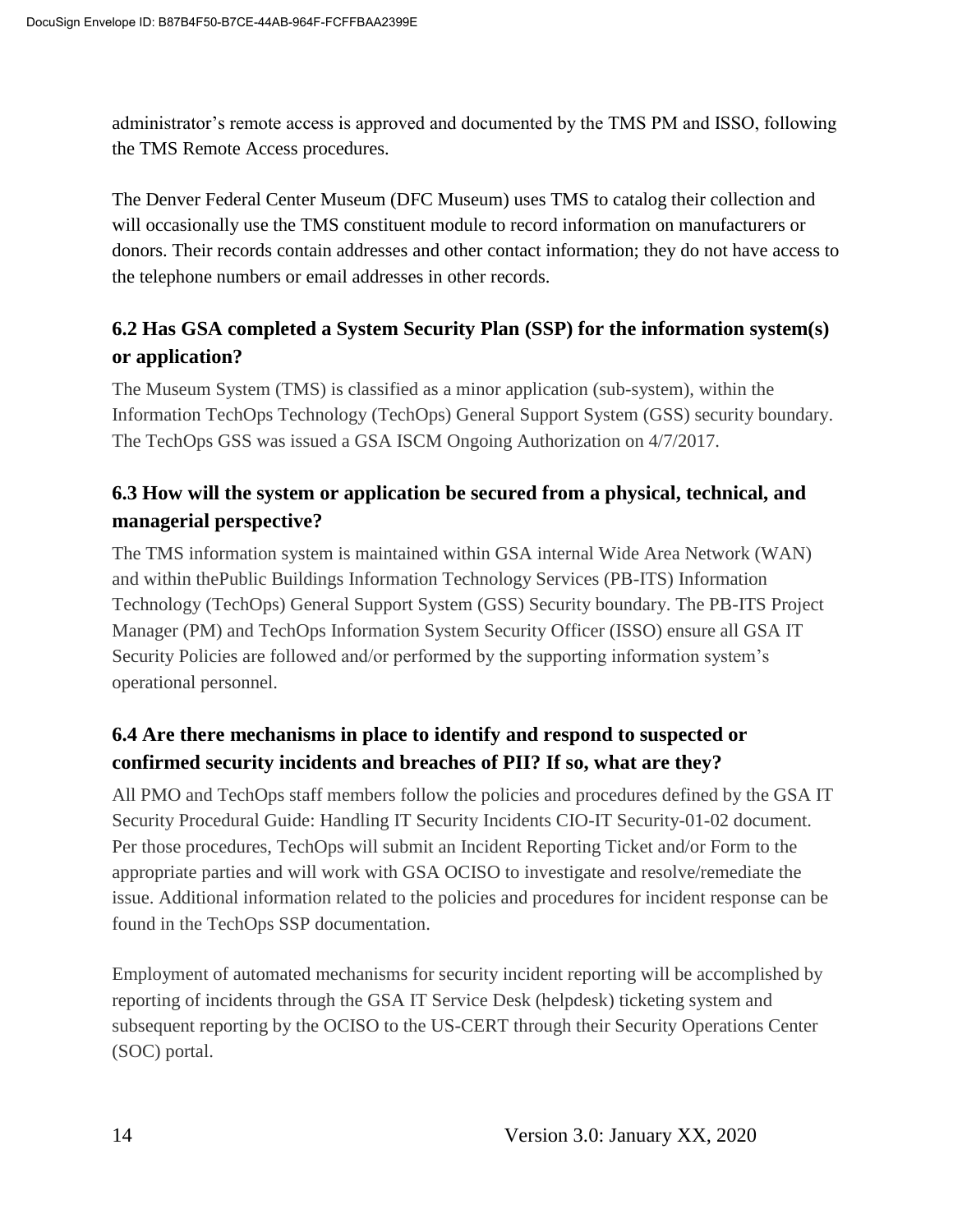All further incident reporting procedures between Agencies are detailed through interagency agreements (MOU or Communications Plan) and ongoing operational need to meet incident response.

TMS implements IR-6 controls for TMS users and vendors in conjunction with TechOps standing controls.

## **SECTION 7.0 INDIVIDUAL PARTICIPATION**

*GSA provides individuals the ability to access their PII and to correct or amend it if it is inaccurate. If GSA exempts a system or program from access, amendment and other provisions of the Privacy Act, it notifies the public of that exemption.*

## **7.1 What opportunities do individuals have to consent or decline to provide information? Can they opt-in or opt-out? If there are no opportunities to consent, decline, opt in, or opt out, please explain.**

The Artist representatives may submit information on behalf of their clients and the Art in Architecture commission personnel rely on them to provide accurate information.

The Art in Architecture program personnel will coordinate with the Artist and/or the Artist Representatives and verify along Getty's Union List of Artists Names or Who's Who in American Art for the completeness of the data on an ongoing basis. The date the data is entered/collected will remain associated with the data and updated accordingly.

Individuals will be contacted periodically to update/verify their information. If there is no response their record may be marked inactive or deleted.

#### **7.2 What procedures allow individuals to access their information?**

TMS does not allow for individuals to access the PII data within the information system directly. However, the Artist and/or the Artist representatives may submit information on behalf of their clients and the Art in Architecture commission personnel rely on them to provide accurate information.

Individuals will be contacted periodically to update/verify their information. If there is no response their record may be marked inactive or deleted.

The Art in Architecture commission personnel will coordinate with the Artist and/or the Artist Representatives and verify along Getty's Union List of Artists' Names or Who's Who in American Art for the completeness of the data on an ongoing basis. The date the data is

15 Version 3.0: January XX, 2020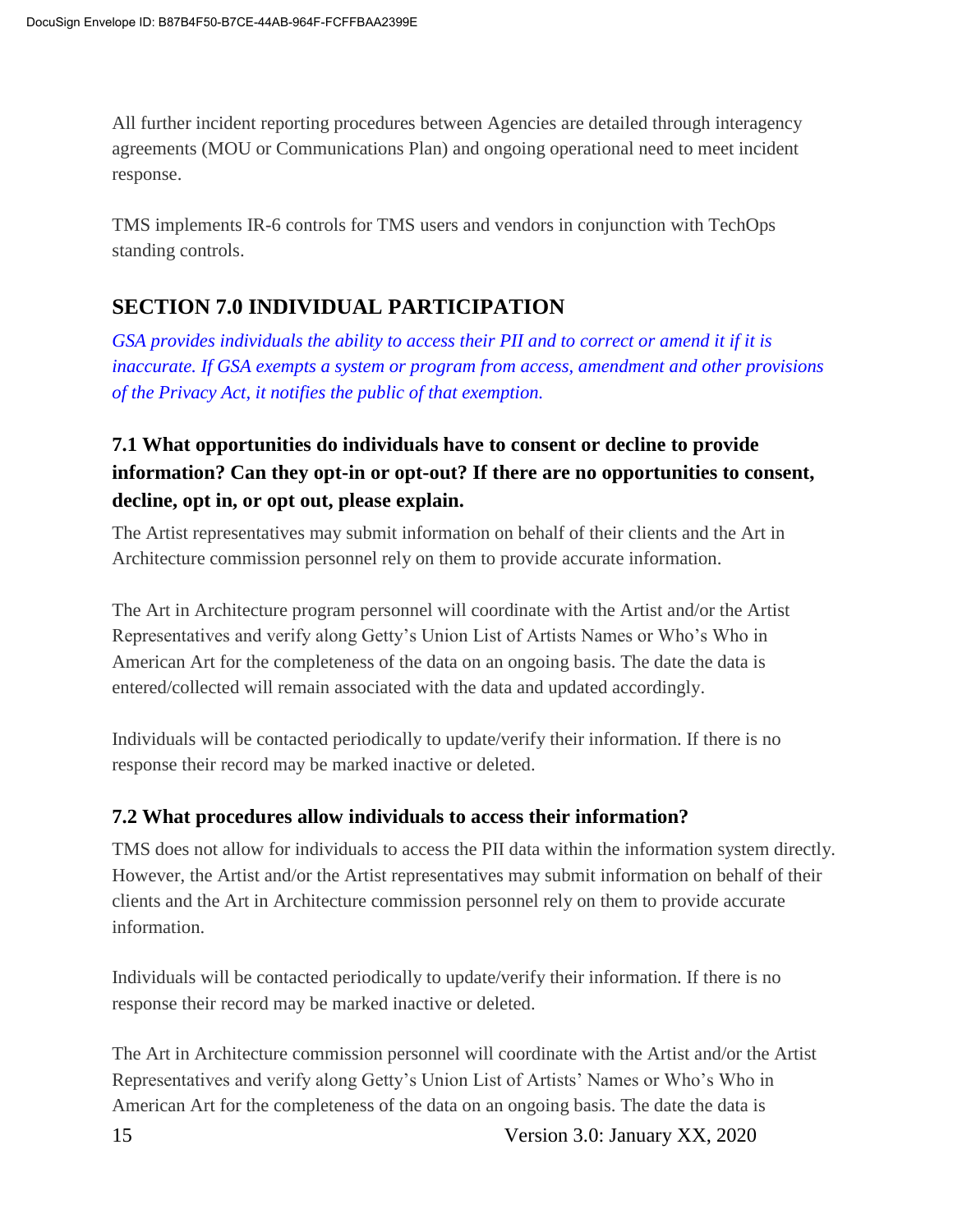entered/collected will remain associated with the data and updated accordingly.

Individuals will be contacted periodically to update/verify their information. If there is no response their record will be marked inactive or deleted.

TMS is registered on the Office of the Federal Register, for addressing the Privacy Act request process.

#### **SECTION 8.0 AWARENESS AND TRAINING**

*GSA trains its personnel to handle and protect PII properly.*

#### **8.1 Describe what privacy training is provided to users, either generally or specifically relevant to the system, application, or project.**

GSA requires all staff to complete privacy and security training. Specific training on information handling procedures and sensitivity of information may also be offered. All TMS personnel are GSA or contractor employees that are required to certify GSA PII training requirements annually.

#### **SECTION 9.0 ACCOUNTABILITY AND AUDITING**

*GSA's Privacy Program is designed to make the agency accountable for complying with the Fair Information Practice Principles. GSA regularly checks that it is meeting the requirements and takes appropriate action if it is not.*

#### **9.1 How does the system owner ensure that the information is used only according to the stated practices in this PIA?**

The TMS information system provides audit information based on NIST 800-52R4 AC and AU security controls. As part of TMS's Statement of Work (SOW) with the system's developer, a Non Disclosure Agreement (NDA) is in-place with the vendor. As part of the PB-ITS TechOps SOW with the GSS O&M vendor, an NDA is in-place with the vendor. Annually the PB-ITS PM performs a Remote Access audit of the TMS privileged users, to ensure their Need to Know/Need to Access is required. Annually the PB-ITS TechOps GSS performs a Remote Access audit and ensures all identified OS System Administrators access is required

<sup>[1]</sup>OMB Memorandum *Preparing for and Responding to the Breach of Personally Identifiable Information* (OMB M-17-12) defines PII as: "information that can be used to distinguish or trace an individual's identity, either alone or when combined with